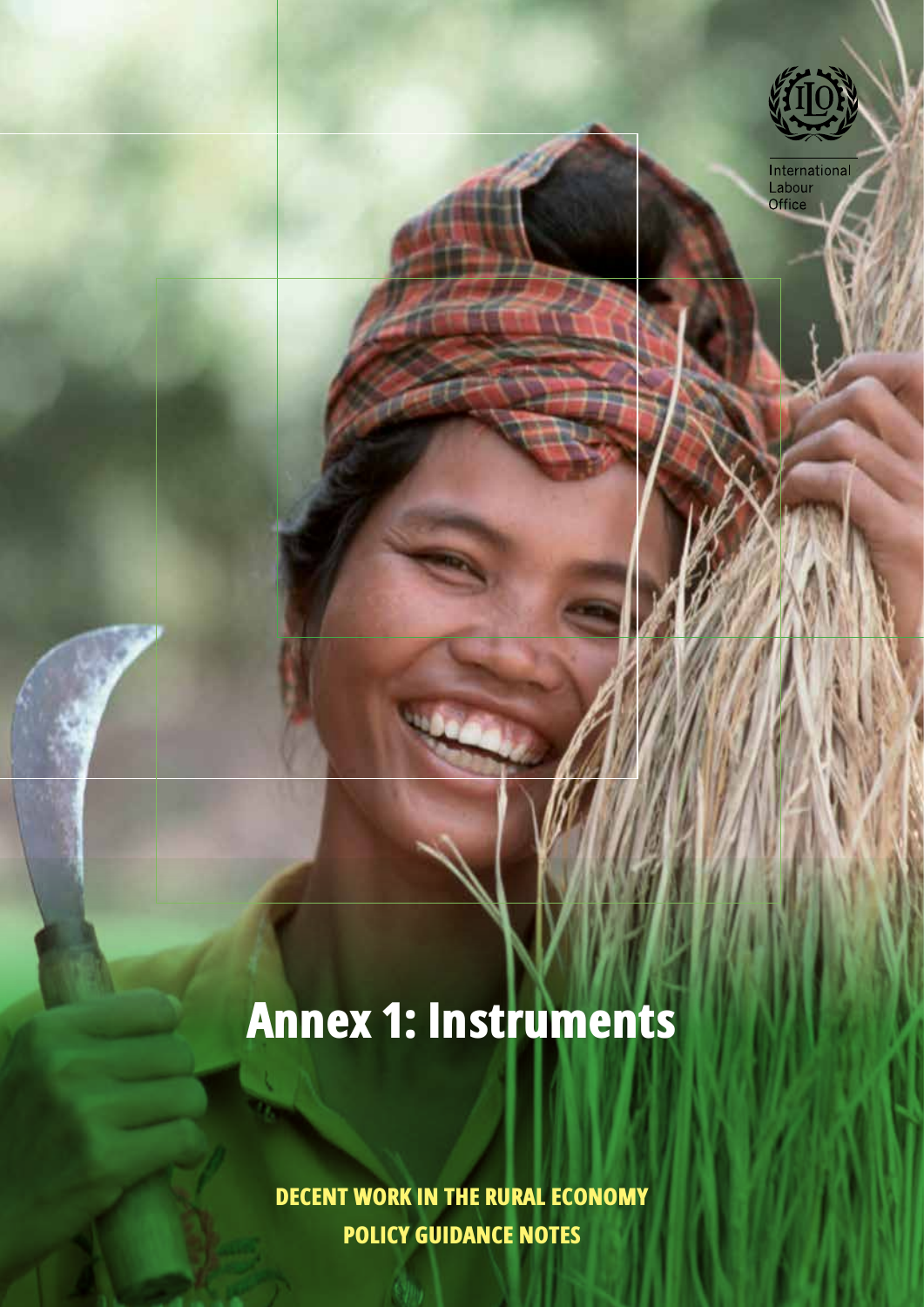This annex presents an overview of international labour Conventions, Recommendations and Protocols relevant to the promotion of decent work in the rural economy.

**ASALA**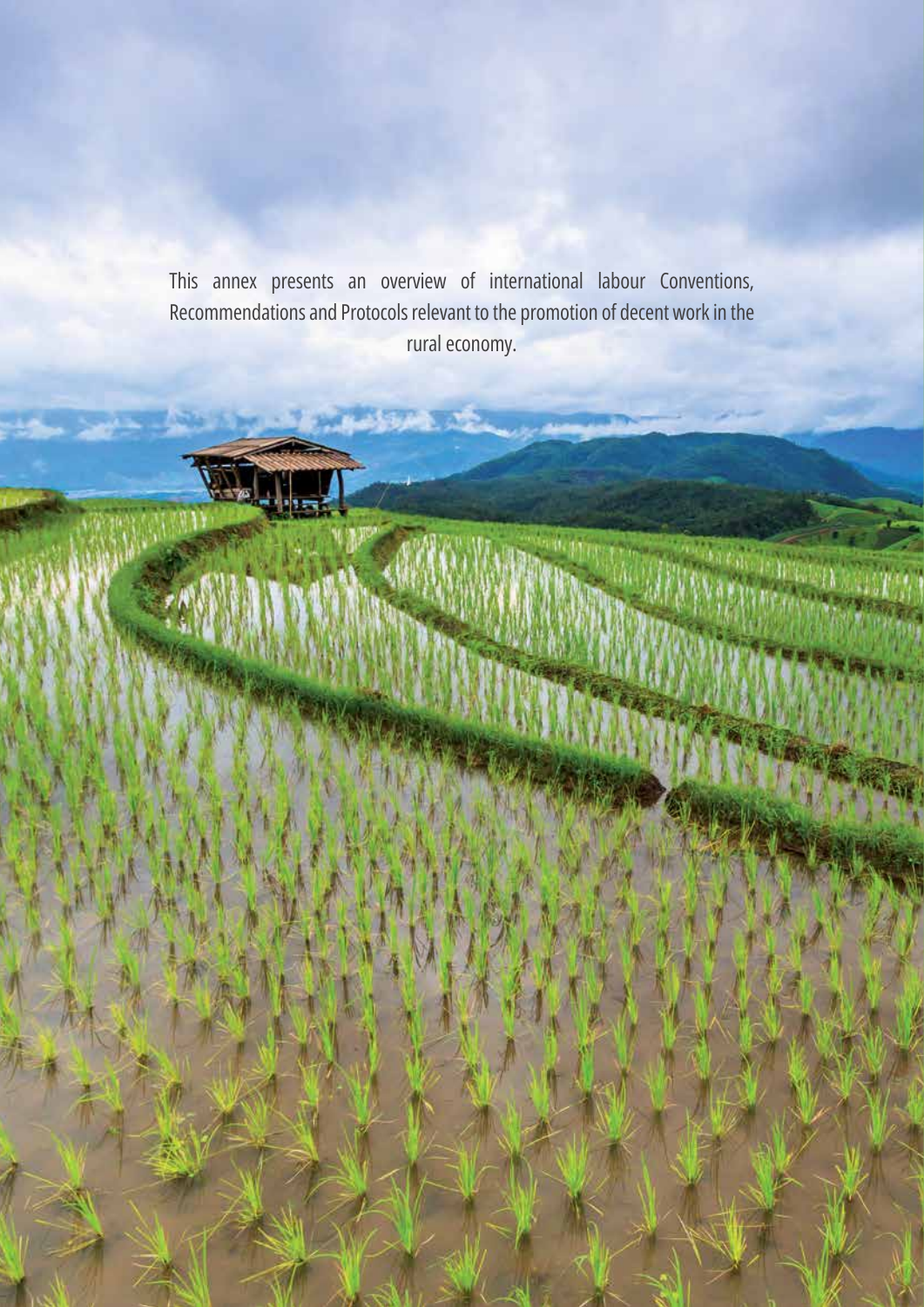# **Core Conventions**

- **•** [Forced Labour Convention, 1930 \(No. 29\)](http://www.ilo.org/dyn/normlex/en/f?p=NORMLEXPUB:12100:0::NO:12100:P12100_INSTRUMENT_ID:312174:NO)
- **•** [Freedom of Association and Protection of the Right to](http://www.ilo.org/dyn/normlex/en/f?p=NORMLEXPUB:12100:0::NO:12100:P12100_INSTRUMENT_ID:312232:NO) [Organise Convention, 1948 \(No. 87\)](http://www.ilo.org/dyn/normlex/en/f?p=NORMLEXPUB:12100:0::NO:12100:P12100_INSTRUMENT_ID:312232:NO)
- **•** [Right to Organise and Collective Bargaining Convention,](http://www.ilo.org/dyn/normlex/en/f?p=NORMLEXPUB:12100:0::NO:12100:P12100_INSTRUMENT_ID:312243:NO) [1949 \(No. 98\)](http://www.ilo.org/dyn/normlex/en/f?p=NORMLEXPUB:12100:0::NO:12100:P12100_INSTRUMENT_ID:312243:NO)
- **•** [Equal Remuneration Convention, 1951 \(No. 100\)](http://www.ilo.org/dyn/normlex/en/f?p=NORMLEXPUB:12100:0::NO:12100:P12100_INSTRUMENT_ID:312245:NO)
- **•** [Abolition of Forced Labour Convention, 1957 \(No. 105\)](http://www.ilo.org/dyn/normlex/en/f?p=NORMLEXPUB:12100:0::NO:12100:P12100_INSTRUMENT_ID:312250:NO)
- **•** [Discrimination \(Employment and Occupation\) Convention,](http://www.ilo.org/dyn/normlex/en/f?p=NORMLEXPUB:12100:0::NO:12100:P12100_INSTRUMENT_ID:312256:NO) [1958 \(No. 111\)](http://www.ilo.org/dyn/normlex/en/f?p=NORMLEXPUB:12100:0::NO:12100:P12100_INSTRUMENT_ID:312256:NO)
- **•** [Minimum Age Convention, 1973 \(No. 138\)](http://www.ilo.org/dyn/normlex/en/f?p=NORMLEXPUB:12100:0::NO:12100:P12100_INSTRUMENT_ID:312283:NO)
- **•** [Worst Forms of Child Labour Convention, 1999 \(No. 182\)](http://www.ilo.org/dyn/normlex/en/f?p=NORMLEXPUB:12100:0::NO:12100:P12100_INSTRUMENT_ID:312327:NO)

#### **Governance Conventions**

- **•** [Labour Inspection Convention, 1947 \(No. 81\)](http://www.ilo.org/dyn/normlex/en/f?p=NORMLEXPUB:12100:0::NO:12100:P12100_INSTRUMENT_ID:312226:NO)
- **•** [Employment Policy Convention, 1964 \(No. 122\)](http://www.ilo.org/dyn/normlex/en/f?p=NORMLEXPUB:12100:0::NO:12100:P12100_INSTRUMENT_ID:312267:NO)
- **•** [Labour Inspection \(Agriculture\) Convention, 1969 \(No. 129\)](http://www.ilo.org/dyn/normlex/en/f?p=NORMLEXPUB:12100:0::NO:12100:P12100_INSTRUMENT_ID:312274:NO)
- **•** [Tripartite Consultation \(International Labour Standards\)](http://www.ilo.org/dyn/normlex/en/f?p=NORMLEXPUB:12100:0::NO:12100:P12100_INSTRUMENT_ID:312289:NO) [Convention, 1976 \(No. 144\)](http://www.ilo.org/dyn/normlex/en/f?p=NORMLEXPUB:12100:0::NO:12100:P12100_INSTRUMENT_ID:312289:NO)

## **Other relevant instruments**

## **A. Conventions**

- **•** [Workmen's Compensation \(Agriculture\), 1921 \(No. 12\)](http://www.ilo.org/dyn/normlex/en/f?p=NORMLEXPUB:12100:0::NO:12100:P12100_INSTRUMENT_ID:312157:NO)
- **•** [Sickness Insurance \(Agriculture\) Convention, 1927 \(No. 25\)](http://www.ilo.org/dyn/normlex/en/f?p=NORMLEXPUB:12100:0::NO:12100:P12100_INSTRUMENT_ID:312170:NO)
- **•** [Labour Clauses \(Public Contracts\) Convention, 1949 \(No. 94\)](http://www.ilo.org/dyn/normlex/en/f?p=NORMLEXPUB:12100:0::NO:12100:P12100_INSTRUMENT_ID:312239:NO)
- **•** [Protection of Wages Convention, 1949 \(No. 95\)](http://www.ilo.org/dyn/normlex/en/f?p=NORMLEXPUB:12100:0::NO:12100:P12100_INSTRUMENT_ID:312240:NO)
- **•** [Migration for Employment Convention \(Revised\),](http://www.ilo.org/dyn/normlex/en/f?p=NORMLEXPUB:12100:0::NO:12100:P12100_INSTRUMENT_ID:312242:NO) [1949 \(No. 97\)](http://www.ilo.org/dyn/normlex/en/f?p=NORMLEXPUB:12100:0::NO:12100:P12100_INSTRUMENT_ID:312242:NO)
- **•** [Holidays with Pay \(Agriculture\) Convention, 1952 \(No. 101\)](http://www.ilo.org/dyn/normlex/en/f?p=NORMLEXPUB:12100:0::NO:12100:P12100_INSTRUMENT_ID:312246:NO)
- **•** [Social Security \(Minimum Standards\) Convention,](http://www.ilo.org/dyn/normlex/en/f?p=NORMLEXPUB:12100:0::NO:12100:P12100_INSTRUMENT_ID:312247:NO) [1952 \(No. 102\)](http://www.ilo.org/dyn/normlex/en/f?p=NORMLEXPUB:12100:0::NO:12100:P12100_INSTRUMENT_ID:312247:NO)
- **•** [Plantations Convention, 1958 \(No. 110\)](http://www.ilo.org/dyn/normlex/en/f?p=NORMLEXPUB:12100:0::NO:12100:P12100_INSTRUMENT_ID:312255:NO)
- **•** [Minimum Age \(Fishermen\) Convention, 1959 \(No. 112\)](http://www.ilo.org/dyn/normlex/en/f?p=NORMLEXPUB:12100:0::NO:12100:P12100_INSTRUMENT_ID:312257:NO)
- **•** [Medical Examination \(Fishermen\) Convention,](http://www.ilo.org/dyn/normlex/en/f?p=NORMLEXPUB:12100:0::NO:12100:P12100_INSTRUMENT_ID:312258:NO) [1959 \(No. 113\)](http://www.ilo.org/dyn/normlex/en/f?p=NORMLEXPUB:12100:0::NO:12100:P12100_INSTRUMENT_ID:312258:NO)
- **•** [Fishermen's Articles of Agreement Convention,](http://www.ilo.org/dyn/normlex/en/f?p=NORMLEXPUB:12100:0::NO:12100:P12100_INSTRUMENT_ID:312259:NO) [1959 \(No. 114\)](http://www.ilo.org/dyn/normlex/en/f?p=NORMLEXPUB:12100:0::NO:12100:P12100_INSTRUMENT_ID:312259:NO)
- **•** [Equality of Treatment \(Social Security\) Convention,](http://www.ilo.org/dyn/normlex/en/f?p=NORMLEXPUB:12100:0::NO:12100:P12100_INSTRUMENT_ID:312263:NO) [1962 \(No. 118\)](http://www.ilo.org/dyn/normlex/en/f?p=NORMLEXPUB:12100:0::NO:12100:P12100_INSTRUMENT_ID:312263:NO)
- **•** [Employment Injury Benefits Convention, 1964 \(No. 121\)](http://www.ilo.org/dyn/normlex/en/f?p=NORMLEXPUB:12100:0::NO:12100:P12100_INSTRUMENT_ID:312266:NO)
- **•** [Fishermen's Competency Certificates Convention,](http://www.ilo.org/dyn/normlex/en/f?p=NORMLEXPUB:12100:0::NO:12100:P12100_INSTRUMENT_ID:312270:NO) [1966 \(No. 125\)](http://www.ilo.org/dyn/normlex/en/f?p=NORMLEXPUB:12100:0::NO:12100:P12100_INSTRUMENT_ID:312270:NO)
- **•** [Accommodation of Crews \(Fishermen\) Convention,](http://www.ilo.org/dyn/normlex/en/f?p=NORMLEXPUB:12100:0::NO:12100:P12100_INSTRUMENT_ID:312271:NO) [1966 \(No. 126\)](http://www.ilo.org/dyn/normlex/en/f?p=NORMLEXPUB:12100:0::NO:12100:P12100_INSTRUMENT_ID:312271:NO)
- **•** [Invalidity, Old-Age and Survivors' Benefits Convention,](http://www.ilo.org/dyn/normlex/en/f?p=NORMLEXPUB:12100:0::NO:12100:P12100_INSTRUMENT_ID:312273:NO) [1967 \(No. 128\)](http://www.ilo.org/dyn/normlex/en/f?p=NORMLEXPUB:12100:0::NO:12100:P12100_INSTRUMENT_ID:312273:NO)
- **•** [Medical Care and Sickness Benefits Convention,](http://www.ilo.org/dyn/normlex/en/f?p=NORMLEXPUB:12100:0::NO:12100:P12100_INSTRUMENT_ID:312275:NO) [1969 \(No. 130\)](http://www.ilo.org/dyn/normlex/en/f?p=NORMLEXPUB:12100:0::NO:12100:P12100_INSTRUMENT_ID:312275:NO)
- **•** [Minimum Wage Fixing Convention, 1970 \(No. 131\)](http://www.ilo.org/dyn/normlex/en/f?p=NORMLEXPUB:12100:0::NO:12100:P12100_INSTRUMENT_ID:312276:NO)
- **•** [Rural Workers' Organisations Convention, 1975 \(No. 141\)](http://www.ilo.org/dyn/normlex/en/f?p=NORMLEXPUB:12100:0::NO:12100:P12100_INSTRUMENT_ID:312286:NO)
- **•** [Human Resources Development Convention, 1975 \(No. 142\)](http://www.ilo.org/dyn/normlex/en/f?p=NORMLEXPUB:12100:0::NO:12100:P12100_INSTRUMENT_ID:312287:NO)
- **•** [Migrant Workers \(Supplementary Provisions\) Convention,](http://www.ilo.org/dyn/normlex/en/f?p=NORMLEXPUB:12100:0::NO:12100:P12100_INSTRUMENT_ID:312288:NO) [1975 \(No. 143\)](http://www.ilo.org/dyn/normlex/en/f?p=NORMLEXPUB:12100:0::NO:12100:P12100_INSTRUMENT_ID:312288:NO)
- **•** [Nursing Personnel Convention, 1977 \(No. 149\)](http://www.ilo.org/dyn/normlex/en/f?p=NORMLEXPUB:12100:0::NO:12100:P12100_INSTRUMENT_ID:312294:NO)
- **•** [Labour Administration Convention, 1978 \(No. 150\)](http://www.ilo.org/dyn/normlex/en/f?p=NORMLEXPUB:12100:0::NO:12100:P12100_INSTRUMENT_ID:312295:NO)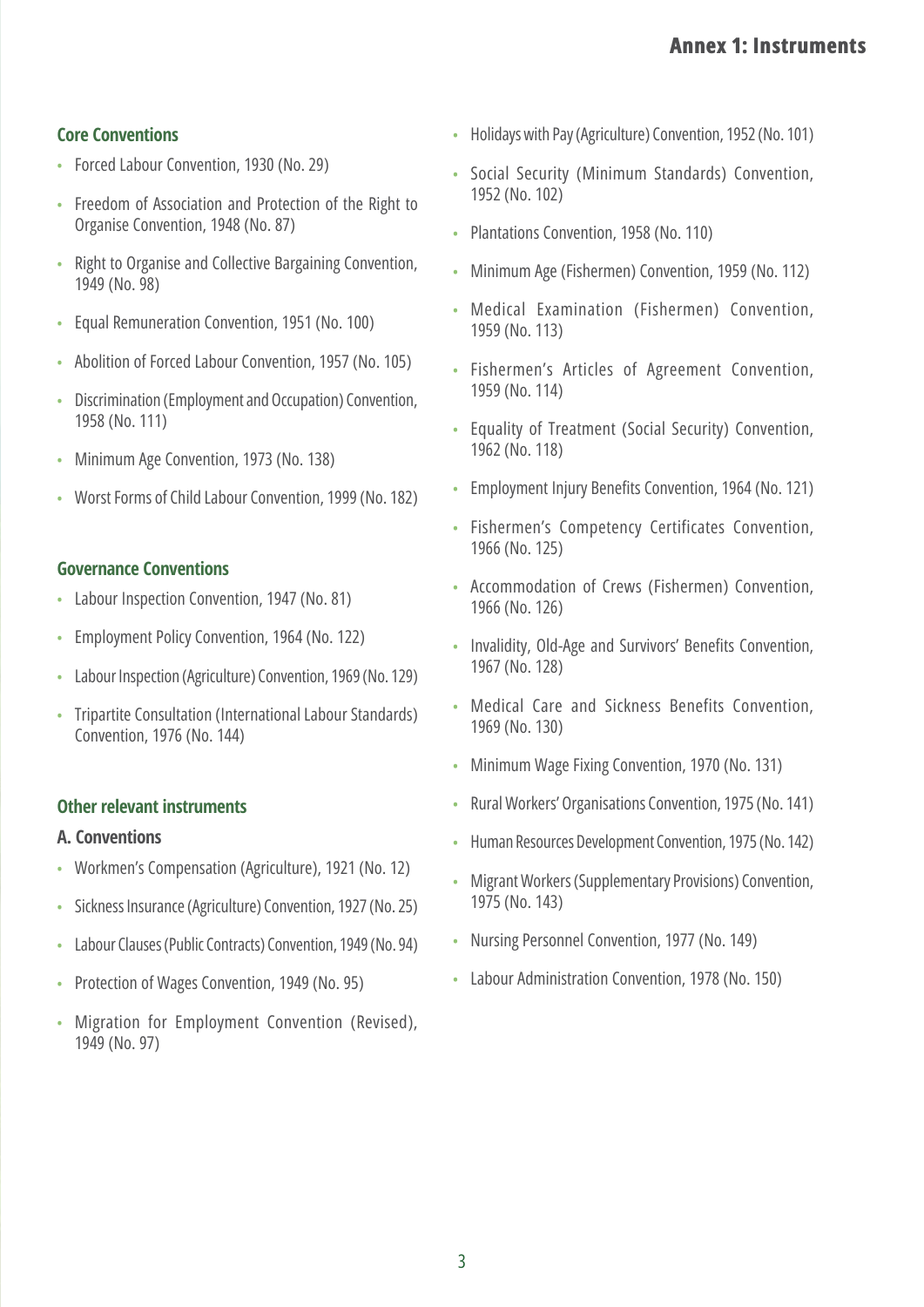# **Annex 1: Instruments**

- **•** [Collective Bargaining Convention, 1981 \(No. 154\)](http://www.ilo.org/dyn/normlex/en/f?p=NORMLEXPUB:12100:0::NO:12100:P12100_INSTRUMENT_ID:312299:NO)
- **•** [Occupational Safety and Health Convention, 1981 \(No. 155\)](http://www.ilo.org/dyn/normlex/en/f?p=NORMLEXPUB:12100:0::NO:12100:P12100_INSTRUMENT_ID:312300:NO)
- **•** [Workers with Family Responsibilities Convention,](http://www.ilo.org/dyn/normlex/en/f?p=NORMLEXPUB:12100:0::NO:12100:P12100_INSTRUMENT_ID:312301:NO) [1981 \(No. 156\)](http://www.ilo.org/dyn/normlex/en/f?p=NORMLEXPUB:12100:0::NO:12100:P12100_INSTRUMENT_ID:312301:NO)
- **•** [Vocational Rehabilitation and Employment \(Disabled](http://www.ilo.org/dyn/normlex/en/f?p=NORMLEXPUB:12100:0::NO:12100:P12100_INSTRUMENT_ID:312304:NO) [Persons\) Convention, 1983 \(No. 159\)](http://www.ilo.org/dyn/normlex/en/f?p=NORMLEXPUB:12100:0::NO:12100:P12100_INSTRUMENT_ID:312304:NO)
- **•** [Occupational Health Services Convention, 1985 \(No. 161\)](http://www.ilo.org/dyn/normlex/en/f?p=NORMLEXPUB:12100:0::NO:12100:P12100_INSTRUMENT_ID:312306:NO)
- **•** [Employment Promotion and Protection against](http://www.ilo.org/dyn/normlex/en/f?p=NORMLEXPUB:12100:0::NO:12100:P12100_INSTRUMENT_ID:312313:NO) [Unemployment Convention, 1988 \(No. 168\)](http://www.ilo.org/dyn/normlex/en/f?p=NORMLEXPUB:12100:0::NO:12100:P12100_INSTRUMENT_ID:312313:NO)
- **•** [Indigenous and Tribal Peoples Convention, 1989 \(No. 169\)](http://www.ilo.org/dyn/normlex/en/f?p=NORMLEXPUB:12100:0::NO:12100:P12100_INSTRUMENT_ID:312314:NO)
- **•** [Working Conditions \(Hotels and Restaurants\) Convention,](http://www.ilo.org/dyn/normlex/en/f?p=NORMLEXPUB:12100:0::NO:12100:P12100_INSTRUMENT_ID:312317:NO) [1991 \(No. 172\)](http://www.ilo.org/dyn/normlex/en/f?p=NORMLEXPUB:12100:0::NO:12100:P12100_INSTRUMENT_ID:312317:NO)
- **•** [Safety and Health in Mines Convention, 1995 \(No. 176\)](http://www.ilo.org/dyn/normlex/en/f?p=NORMLEXPUB:12100:0::NO::P12100_ILO_CODE:C176)
- **•** [Home Work Convention, 1996 \(No. 177\)](http://www.ilo.org/dyn/normlex/en/f?p=NORMLEXPUB:12100:0::NO:12100:P12100_INSTRUMENT_ID:312322:NO)
- **•** [Maternity Protection Convention, 2000 \(No. 183\)](http://www.ilo.org/dyn/normlex/en/f?p=NORMLEXPUB:12100:0::NO:12100:P12100_INSTRUMENT_ID:312328:NO)
- **•** [Safety and Health in Agriculture Convention, 2001 \(No. 184\)](http://www.ilo.org/dyn/normlex/en/f?p=NORMLEXPUB:12100:0::NO:12100:P12100_INSTRUMENT_ID:312329:NO)
- **•** [Promotional Framework for Occupational Safety and](http://www.ilo.org/dyn/normlex/en/f?p=NORMLEXPUB:12100:0::NO:12100:P12100_INSTRUMENT_ID:312332:NO) [Health Convention, 2006 \(No. 187\)](http://www.ilo.org/dyn/normlex/en/f?p=NORMLEXPUB:12100:0::NO:12100:P12100_INSTRUMENT_ID:312332:NO)
- **•** [Work in Fishing Convention, 2007 \(No. 188\)](http://www.ilo.org/dyn/normlex/en/f?p=NORMLEXPUB:12100:0::NO:12100:P12100_INSTRUMENT_ID:312333:NO)

#### *Conventions with interim status*

- **•** [Right of Association \(Agriculture\) Convention, 1921 \(No. 11\)](http://www.ilo.org/dyn/normlex/en/f?p=NORMLEXPUB:12100:0::NO:12100:P12100_INSTRUMENT_ID:312156:NO)
- **•** [Minimum Wage-Fixing Machinery Convention, 1928 \(No. 26\)](http://www.ilo.org/dyn/normlex/en/f?p=NORMLEXPUB:12100:0::NO:12100:P12100_INSTRUMENT_ID:312171:NO)
- **•** [Forty-Hour Week Convention, 1935 \(No. 47\)](http://www.ilo.org/dyn/normlex/en/f?p=NORMLEXPUB:12100:0::NO:12100:P12100_INSTRUMENT_ID:312192:NO)
- **•** [Minimum Wage Fixing Machinery \(Agriculture\) Convention,](http://www.ilo.org/dyn/normlex/en/f?p=NORMLEXPUB:12100:0::NO:12100:P12100_INSTRUMENT_ID:312244:NO) [1951 \(No. 99\)](http://www.ilo.org/dyn/normlex/en/f?p=NORMLEXPUB:12100:0::NO:12100:P12100_INSTRUMENT_ID:312244:NO)
- **•** [Holidays with Pay Convention \(Revised\), 1970 \(No. 132\)](http://www.ilo.org/dyn/normlex/en/f?p=NORMLEXPUB:12100:0::NO:12100:P12100_INSTRUMENT_ID:312277:NO)

#### **B. Recommendations**

- **•** [Medical Care Recommendation, 1944 \(No. 69\)](http://www.ilo.org/dyn/normlex/en/f?p=NORMLEXPUB:12100:0::NO:12100:P12100_INSTRUMENT_ID:312407:NO)
- **•** [Labour Clauses \(Public Contracts\) Recommendation,](http://www.ilo.org/dyn/normlex/en/f?p=NORMLEXPUB:12100:0::NO:12100:P12100_INSTRUMENT_ID:312422:NO) [1949 \(No. 84\)](http://www.ilo.org/dyn/normlex/en/f?p=NORMLEXPUB:12100:0::NO:12100:P12100_INSTRUMENT_ID:312422:NO)
- **•** [Migration for Employment Recommendation \(Revised\),](http://www.ilo.org/dyn/normlex/en/f?p=NORMLEXPUB:12100:0::NO:12100:P12100_INSTRUMENT_ID:312424:NO) [1949 \(No. 86\)](http://www.ilo.org/dyn/normlex/en/f?p=NORMLEXPUB:12100:0::NO:12100:P12100_INSTRUMENT_ID:312424:NO)
- **•** [Equal Remuneration Recommendation, 1951 \(No. 90\)](http://www.ilo.org/dyn/normlex/en/f?p=NORMLEXPUB:12100:0::NO:12100:P12100_INSTRUMENT_ID:312428:NO)
- **•** [Indigenous and Tribal Populations Recommendation,](http://www.ilo.org/dyn/normlex/en/f?p=NORMLEXPUB:12100:0::NO:12100:P12100_INSTRUMENT_ID:312442:NO) [1957 \(No. 104\)](http://www.ilo.org/dyn/normlex/en/f?p=NORMLEXPUB:12100:0::NO:12100:P12100_INSTRUMENT_ID:312442:NO)
- **•** [Plantations Recommendation, 1958 \(No. 110\)](http://www.ilo.org/dyn/normlex/en/f?p=NORMLEXPUB:12100:0::NO:12100:P12100_INSTRUMENT_ID:312448:NO)
- **•** [Discrimination \(Employment and Occupation\)](http://www.ilo.org/dyn/normlex/en/f?p=NORMLEXPUB:12100:0::NO:12100:P12100_INSTRUMENT_ID:312449:NO) [Recommendation, 1958 \(No. 111\)](http://www.ilo.org/dyn/normlex/en/f?p=NORMLEXPUB:12100:0::NO:12100:P12100_INSTRUMENT_ID:312449:NO)
- **•** [Hygiene \(Commerce and Offices\) Recommendation,](http://www.ilo.org/dyn/normlex/en/f?p=NORMLEXPUB:12100:0::NO:12100:P12100_INSTRUMENT_ID:312458:NO) [1964 \(No. 120\)](http://www.ilo.org/dyn/normlex/en/f?p=NORMLEXPUB:12100:0::NO:12100:P12100_INSTRUMENT_ID:312458:NO)
- **•** [Employment Policy Recommendation, 1964 \(No. 122\)](http://www.ilo.org/dyn/normlex/en/f?p=NORMLEXPUB:12100:0::NO:12100:P12100_INSTRUMENT_ID:312460:NO)
- **•** [Vocational Training \(Fishermen\) Recommendation,](http://www.ilo.org/dyn/normlex/en/f?p=NORMLEXPUB:12100:0::NO:12100:P12100_INSTRUMENT_ID:312464:NO) [1966 \(No. 126\)](http://www.ilo.org/dyn/normlex/en/f?p=NORMLEXPUB:12100:0::NO:12100:P12100_INSTRUMENT_ID:312464:NO)
- **•** [Tenants and Share-croppers Recommendation,](http://www.ilo.org/dyn/normlex/en/f?p=NORMLEXPUB:12100:0::NO:12100:P12100_INSTRUMENT_ID:312470:NO) [1968 \(No. 132\)](http://www.ilo.org/dyn/normlex/en/f?p=NORMLEXPUB:12100:0::NO:12100:P12100_INSTRUMENT_ID:312470:NO)
- **•** [Labour Inspection \(Agriculture\) Recommendation,](http://www.ilo.org/dyn/normlex/en/f?p=NORMLEXPUB:12100:0::NO:12100:P12100_INSTRUMENT_ID:312471:NO) [1969 \(No. 133\)](http://www.ilo.org/dyn/normlex/en/f?p=NORMLEXPUB:12100:0::NO:12100:P12100_INSTRUMENT_ID:312471:NO)
- **•** [Rural Workers' Organisations Recommendation,](http://www.ilo.org/dyn/normlex/en/f?p=NORMLEXPUB:12100:0::NO:12100:P12100_INSTRUMENT_ID:312487:NO) [1975 \(No. 149\)](http://www.ilo.org/dyn/normlex/en/f?p=NORMLEXPUB:12100:0::NO:12100:P12100_INSTRUMENT_ID:312487:NO)
- **•** [Migrant Workers Recommendation, 1975 \(No. 151\)](http://www.ilo.org/dyn/normlex/en/f?p=NORMLEXPUB:12100:0::NO:12100:P12100_INSTRUMENT_ID:312489:NO)
- **•** [Tripartite Consultation \(Activities of the International](http://www.ilo.org/dyn/normlex/en/f?p=NORMLEXPUB:12100:0::NO:12100:P12100_INSTRUMENT_ID:312490:NO) [Labour Organisation\) Recommendation, 1976 \(No. 152\)](http://www.ilo.org/dyn/normlex/en/f?p=NORMLEXPUB:12100:0::NO:12100:P12100_INSTRUMENT_ID:312490:NO)
- **•** [Nursing Personnel Recommendation, 1977 \(No. 157\)](http://www.ilo.org/dyn/normlex/en/f?p=NORMLEXPUB:12100:0::NO:12100:P12100_INSTRUMENT_ID:312495:NO)
- **•** [Workers with Family Responsibilities Recommendation,](http://www.ilo.org/dyn/normlex/en/f?p=NORMLEXPUB:12100:0::NO:12100:P12100_INSTRUMENT_ID:312503:NO) [1981 \(No. 165\)](http://www.ilo.org/dyn/normlex/en/f?p=NORMLEXPUB:12100:0::NO:12100:P12100_INSTRUMENT_ID:312503:NO)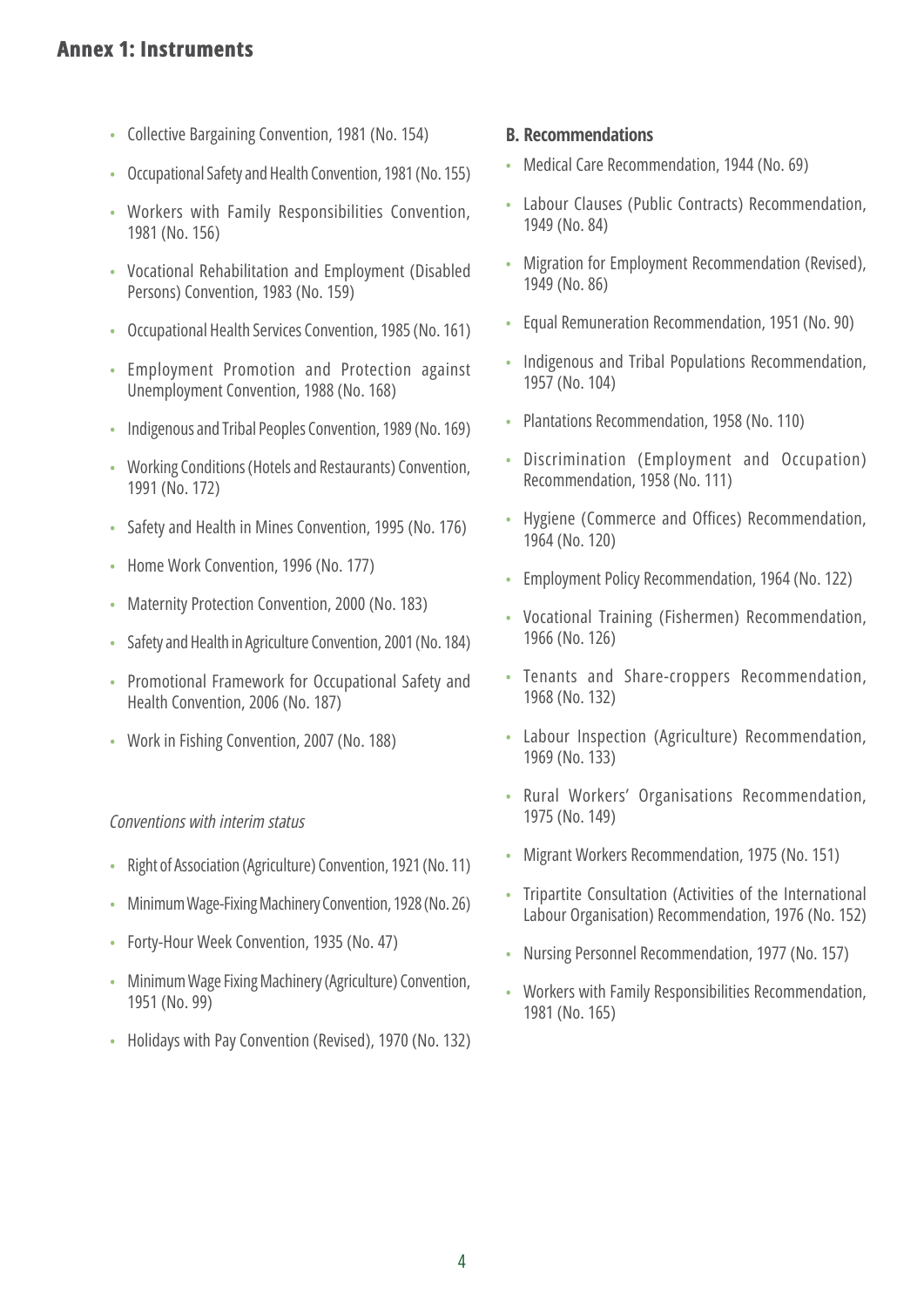- **•** [Vocational Rehabilitation and Employment \(Disabled](http://www.ilo.org/dyn/normlex/en/f?p=NORMLEXPUB:12100:0::NO:12100:P12100_INSTRUMENT_ID:312506:NO) [Persons\) Recommendation, 1983 \(No. 168\)](http://www.ilo.org/dyn/normlex/en/f?p=NORMLEXPUB:12100:0::NO:12100:P12100_INSTRUMENT_ID:312506:NO)
- **•** [Employment Policy \(Supplementary Provisions\)](http://www.ilo.org/dyn/normlex/en/f?p=NORMLEXPUB:12100:0::NO:12100:P12100_INSTRUMENT_ID:312507:NO) [Recommendation, 1984 \(No. 169\)](http://www.ilo.org/dyn/normlex/en/f?p=NORMLEXPUB:12100:0::NO:12100:P12100_INSTRUMENT_ID:312507:NO)
- **•** [Working Conditions \(Hotels and Restaurants\)](http://www.ilo.org/dyn/normlex/en/f?p=NORMLEXPUB:12100:0::NO:12100:P12100_INSTRUMENT_ID:312517:NO) [Recommendation, 1991 \(No. 179\)](http://www.ilo.org/dyn/normlex/en/f?p=NORMLEXPUB:12100:0::NO:12100:P12100_INSTRUMENT_ID:312517:NO)
- **•** [Safety and Health in Mines Recommendation, 1995 \(No. 183\)](http://www.ilo.org/dyn/normlex/en/f?p=NORMLEXPUB:12100:0::NO:12100:P12100_INSTRUMENT_ID:312521:NO)
- **•** [Home Work Recommendation, 1996 \(No. 184\)](http://www.ilo.org/dyn/normlex/en/f?p=NORMLEXPUB:12100:0::NO:12100:P12100_INSTRUMENT_ID:312522:NO)
- **•** [Job Creation in Small and Medium-Sized Enterprises](http://www.ilo.org/dyn/normlex/en/f?p=NORMLEXPUB:12100:0::NO:12100:P12100_INSTRUMENT_ID:312527:NO) [Recommendation, 1998 \(No. 189\)](http://www.ilo.org/dyn/normlex/en/f?p=NORMLEXPUB:12100:0::NO:12100:P12100_INSTRUMENT_ID:312527:NO)
- **•** [Worst Forms of Child Labour Recommendation,](http://www.ilo.org/dyn/normlex/en/f?p=NORMLEXPUB:12100:0::NO:12100:P12100_INSTRUMENT_ID:312528:NO) [1999 \(No. 190\)](http://www.ilo.org/dyn/normlex/en/f?p=NORMLEXPUB:12100:0::NO:12100:P12100_INSTRUMENT_ID:312528:NO)
- **•** [Maternity Protection Recommendation, 2000 \(No. 191\)](http://www.ilo.org/dyn/normlex/en/f?p=NORMLEXPUB:12100:0::NO:12100:P12100_INSTRUMENT_ID:312529:NO)
- **•** [Safety and Health in Agriculture Recommendation,](http://www.ilo.org/dyn/normlex/en/f?p=NORMLEXPUB:12100:0::NO:12100:P12100_INSTRUMENT_ID:312530:NO) [2001 \(No. 192\)](http://www.ilo.org/dyn/normlex/en/f?p=NORMLEXPUB:12100:0::NO:12100:P12100_INSTRUMENT_ID:312530:NO)
- **•** [Promotion of Cooperatives Recommendation, 2002 \(No. 193\)](http://www.ilo.org/dyn/normlex/en/f?p=NORMLEXPUB:12100:0::NO:12100:P12100_INSTRUMENT_ID:312531:NO)
- **•** [Human Resources Development Recommendation,](http://www.ilo.org/dyn/normlex/en/f?p=NORMLEXPUB:12100:0::NO:12100:P12100_INSTRUMENT_ID:312533:NO) [2004 \(No. 195\)](http://www.ilo.org/dyn/normlex/en/f?p=NORMLEXPUB:12100:0::NO:12100:P12100_INSTRUMENT_ID:312533:NO)
- **•** [Promotional Framework for Occupational Safety and](http://www.ilo.org/dyn/normlex/en/f?p=NORMLEXPUB:12100:0::NO:12100:P12100_INSTRUMENT_ID:312534:NO) [Health Recommendation, 2006 \(No. 197\)](http://www.ilo.org/dyn/normlex/en/f?p=NORMLEXPUB:12100:0::NO:12100:P12100_INSTRUMENT_ID:312534:NO)
- **•** [Work in Fishing Recommendation, 2007 \(No. 199\)](http://www.ilo.org/dyn/normlex/en/f?p=NORMLEXPUB:12100:0::NO:12100:P12100_INSTRUMENT_ID:312536:NO)
- **•** [Social Protection Floors Recommendation, 2012 \(No. 202\)](http://www.ilo.org/dyn/normlex/en/f?p=NORMLEXPUB:12100:0::NO:12100:P12100_INSTRUMENT_ID:3065524:NO)
- **•** [Transition from the Informal to the Formal Economy](http://www.ilo.org/dyn/normlex/en/f?p=NORMLEXPUB:12100:0::NO:12100:P12100_INSTRUMENT_ID:3243110:NO) [Recommendation, 2015 \(No. 204\)](http://www.ilo.org/dyn/normlex/en/f?p=NORMLEXPUB:12100:0::NO:12100:P12100_INSTRUMENT_ID:3243110:NO)

#### *Recommendations with interim status*

- **•** [Social Insurance \(Agriculture\) Recommendation,](http://www.ilo.org/dyn/normlex/en/f?p=NORMLEXPUB:12100:0::NO:12100:P12100_INSTRUMENT_ID:312355:NO) [1921 \(No. 17\)](http://www.ilo.org/dyn/normlex/en/f?p=NORMLEXPUB:12100:0::NO:12100:P12100_INSTRUMENT_ID:312355:NO)
- **•** [Minimum Wage-Fixing Machinery \(Agriculture\)](http://www.ilo.org/dyn/normlex/en/f?p=NORMLEXPUB:12100:0::NO:12100:P12100_INSTRUMENT_ID:312427:NO) [Recommendation, 1951 \(No. 89\)](http://www.ilo.org/dyn/normlex/en/f?p=NORMLEXPUB:12100:0::NO:12100:P12100_INSTRUMENT_ID:312427:NO)

#### **C. Protocols**

- **•** [Protocol of 1982 to the Plantations Convention,](http://www.ilo.org/dyn/normlex/en/f?p=NORMLEXPUB:12100:0::NO:12100:P12100_INSTRUMENT_ID:312336:NO) [1958 \(No. 110\)](http://www.ilo.org/dyn/normlex/en/f?p=NORMLEXPUB:12100:0::NO:12100:P12100_INSTRUMENT_ID:312336:NO)
- **•** [Protocol of 2014 to the Forced Labour Convention,](http://www.ilo.org/dyn/normlex/en/f?p=NORMLEXPUB:12100:0::NO:12100:P12100_INSTRUMENT_ID:3174672:NO) [1930 \(No. 29\)](http://www.ilo.org/dyn/normlex/en/f?p=NORMLEXPUB:12100:0::NO:12100:P12100_INSTRUMENT_ID:3174672:NO)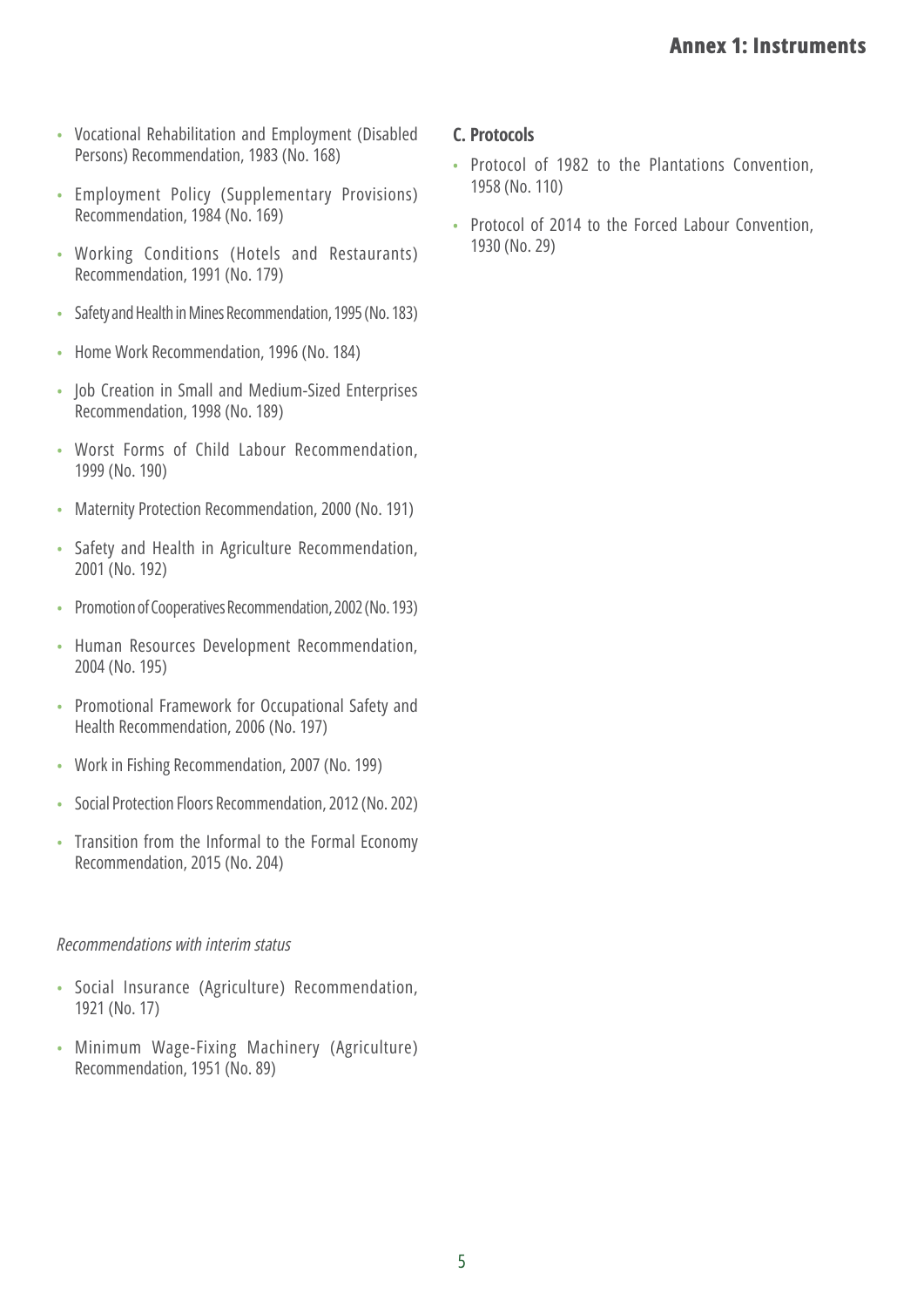